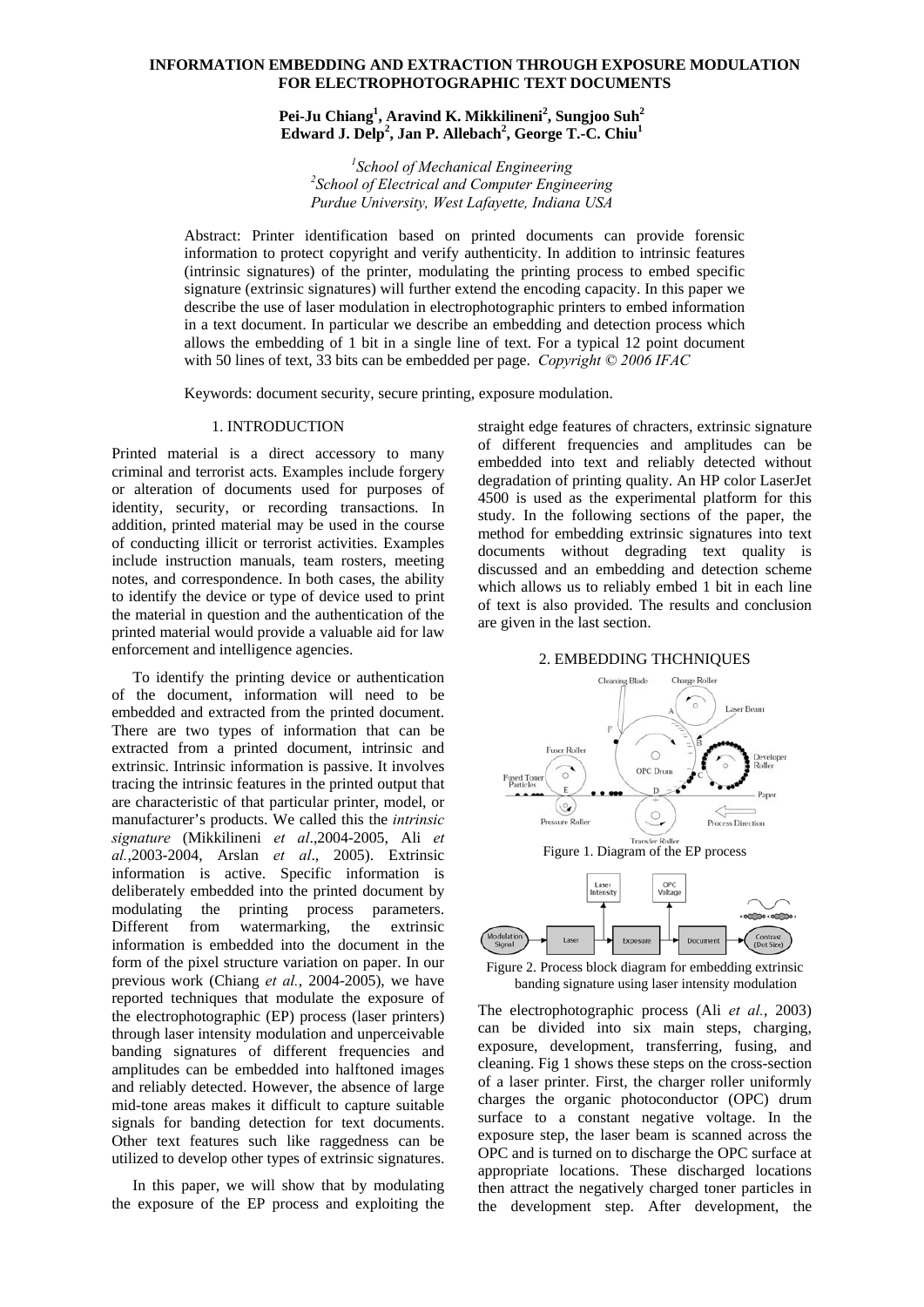transfer roller applies a positive charge to the paper. This positive charge creates a force pulling the negatively charged toner particles to the paper. Next the paper passes between the heated fuser roller and a pressure roller, which together melts the toner and fuses it to the paper. Finally, the non-transferred toner particles on the OPC drum are removed with the help of a blade or a brush.

Modulating the laser intensity effectively modulate the exposure (discharge) process on the surface of the OPC drum and changes the size of the dots (dot gain) formed by the toner particles. The changes in dot gain result in changes in effective contrast as viewed by the human observer. Introducing sinusoidal modulation in the laser intensity will result in harmonic contrast modulation of the printed image that can be detected after the image is scanned. This is the fundamental process for embedding extrinsic signatures into a document. Figure 2 shows the basic process block diagram of embedding signals by modulating the laser intensity of an EP process. One should note that to maintain process stability, there is only a limit range of the laser intensity that can be used for signature embedding.

### *2.1 Relationship between laser power and exposure*

To take advantage of the effect of laser intensity on the EP process, a combined physical and experimental EP process model with laser intensity as input and dot gain contrast as output need to be developed. The intensity profile of the laser is modeled as a 2-D Gaussian envelope (Williams, 1984) given by

$$
I(x, y, t) = I_0(t) e^{-\frac{y^2}{2\alpha^2} - \frac{x^2}{2\beta^2}} \qquad \frac{W}{m^2},
$$
 (1)

where  $I_0(t)$  represents the power amplitude of the laser, and  $\alpha$  and  $\beta$  are the standard deviations of the laser beam profile in the process *y* and scan *x* directions, respectively. Assume the laser is switched on at time 0 and off at time  $t_{off}$  and the rise and fall transitions are modeled as an exponential function, see Fig. 3. Then the laser intensity profile can be expressed as

$$
I_0(t) = \begin{cases} 0, & t < 0, \\ I_{\max}(1 - e^{-\frac{t}{t_r}}), & 0 \le t \le t_{off}, \\ I_{\max}(1 - e^{-\frac{t_{off}}{t_r}}) \cdot e^{-\frac{-(t - t_{off})}{t_f}}, & t > t_{off}, \end{cases}
$$
 (2)

where *Imax* is the full value of laser intensity. The parameter *Imax*, is directly proportional to and controlled by a reference voltage  $V_r$  for the laser power driver chip. Let the nominal values of the printed pixel width in the scan and process directions be *X* and *Y*, respectively. Assume the laser beam translates along the scan direction  $x$ , at a velocity  $V$ , which is extremely high compared with the motion of the photoconductor surface. Then the exposure energy at any arbitrary point  $(x, y)$  due to the pixel [m, n] with center  $(x_m, y_n)$  being turned on is found by integrating Eq. (2) with respect to time, i.e.

$$
E_{mn}(x,y) =
$$

$$
\int I_0(t) \exp(-\frac{(y - y_n)^2}{2a^2} - \frac{(x - (x_m - X/2) - Vt)^2}{2\beta^2}) dt \frac{J}{m^2}.
$$
 (3)

Since the exposure of each printed pixel is additive, the overall exposure at any given point on the OPC surface is the sum of exposures contributed from each neighboring pixel in the halftone, i.e.

$$
E(x, y) = \sum_{m,n} E_{mn}(x, y)
$$
 (4)

To control the exposure, one can either adjust the input voltage to the laser (amplitude modulation), or adjust the duration of the laser pulses (pulse width modulation or PWM) (Kacker *et al.*, 2002). Both methods control  $I_0(t)$ , i.e. the power amplitude of the laser. In this study, amplitude modulation is used. As shown in Fig 3, when *Imax* increases, the beam power  $I_0(t)$  and the total exposure energy also increases.



After the photoconductor is exposed (discharged) by the laser, a latent image is left on the photoconductor surface. Charged toner particles are attracted to the latent image and then transferred and fused to the paper. Based on the discharged electric potential, the tone value adhered on the photoconductor can be estimated. Here, the photoconductor surface voltage after exposure, i.e. the light voltage  $V_L$  (Williams, 1984) can be written as

$$
V_L = V_{sat} + (V_D - V_{sat}) \exp(\frac{-E}{E_a}) \quad volts \,, \tag{5}
$$

where  $V_{\text{sat}}$  is the voltage obtained for very high exposure energy,  $V_D$  is the dark voltage,  $E$  is the exposure energy, and  $E_a$  is the energy constant that describes the sensitivity of the photoconductor. Through modulating the laser power amplitude, the exposure energy and the associated photoconductor contrast voltage are adjusted, which results in different dot sizes.

Figure 4(a) shows the average dot profile of 16 dots when  $V_r$  is held constant at 1.1, 1.3, 1.5 and 1.7 volts. Fig. 4(b) shows the relationship between the input voltages and dot sizes. The dot size is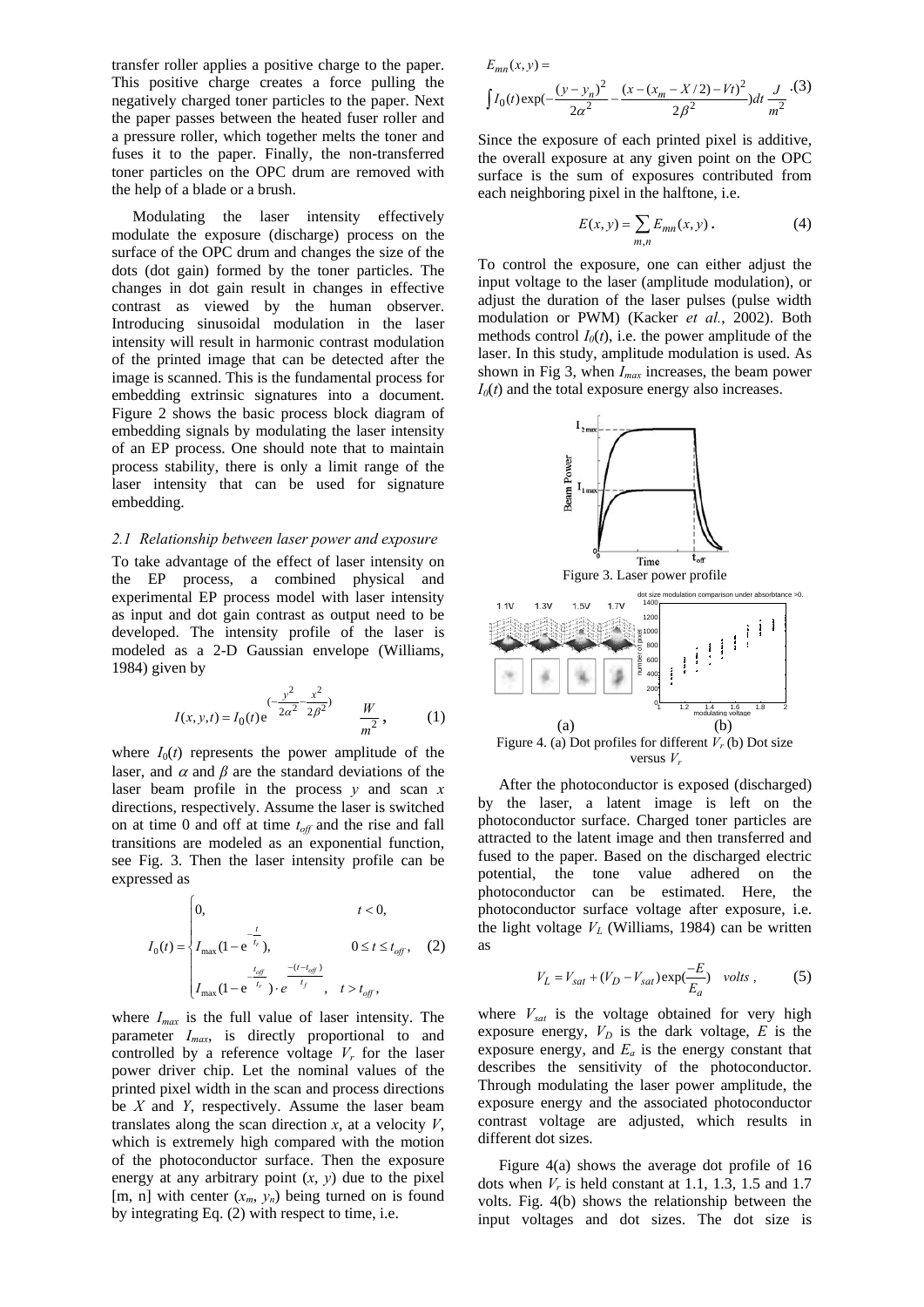determined by counting the number of pixels with an absorptance value greater than 0.1 in one dot cell. As the input voltage increases, the dot size increases. However, as seen in Fig. 4(b), instabilities in the EP process cause variations in the dot sizes developed on the paper. This behaviour can create the potential for ambiguity if the chosen detection technique relies heavily on particular embedding levels or dot sizes.

### *2.2 The effects of laser intensity modulation*

To modulate laser intensity along the process *,* direction, the reference voltage input  $V_r$  to the laser power control circuit is adjusted with the following signal:

and

$$
V_{\text{mod}} = A \cdot sign(\sin(2\pi f_0 y))
$$
 (7)

 $V_r = V_0 + \frac{1}{2} V_{\text{mod}}(y)$ , (6)

where  $V_0$  is the nominal reference voltage for the laser power,  $f_0$  is the spatial embedding frequency, and *A* is the peak to peak amplitude of the adjustment to the reference voltage that results in variation of dot sizes.

Modulating the laser intensity not just affect the dot size, it also introduces a shift in each scan line. Figure 5 shows the effect of modulating laser intensity in different types of images. The first line is printed without any modulation, i.e,  $V_{mod} = 0$ . The second is modulated with a square wave signal, see Eq. (7), with frequency 20 cycles/in and amplitude 1 volt. The third line is also modulated with a square wave signal, but with frequency 40 cycles/in and amplitude 1 volt. These signals can be easily seen in the halftone patches of Fig. 5(a). This is because the frequency/amplitude combinations of the signals are above the human visual perception threshold developed in Chiang et al. (2004). However, this same signal is not perceptible in the interior region of the text characters, see Fig. 5, because of the saturated reflectance in a character. This is not true for the edges of the characters, specifically the left and right edges, where the existence of the embedded signal and a horizontal line shift are clearly seen in the enlarged character 'I'. The line shift is due to the change in the timing of a signal used to synchronize the pulsing of the laser signal and the motion of the photoconductor drum when the reference voltage  $V_r$ is modulated. Figure 6 shows the spatial line shift amount Δ*x* respect to different reference voltage input  $V_r$ . In this study, the nominal reference voltage for the HP4500 is 1.5 volts. To account for the horizontal line shift, the model described by Eq. (3) needs to be modified to

$$
E_{mn}(x, y) = \int \begin{cases} I_0(t) \exp(-\frac{(y - y_n)^2}{2\alpha^2}) \\ -\frac{(x - (x_m - \Delta x - X/2) - Vt)^2}{2\beta^2} \end{cases} dt + \frac{J}{m^2}
$$
 (8)

Figure 7 shows the exposure energy simulation results based on Eq. (8) with a modulation amplitude  $A = 1$  volt and a frequency  $f_0 = 40$  cycles/in.

From Fig. 5(b) and Fig. 7, it is clear that the raggedness variation on the character edge caused by the dot size variation and scan line shift associated with the intensity modulation is significant.



Figure 5. (a) Demonstration of exposure modulation in different image contents. (b) Magnified letter I in the third row of (a)



Figure 6. Horizontal scan line shift as a function of modulation amplitude



Figure 7. Simulated exposure profile associated with laser intensity modulation

# *2.3 Modulation Parameters and Text Quality*

A measure of text quality is needed to ensure that the extrinsic signature embedding will not cause perceivable degradation of text quality as compared to the non-embedded document. Since the visible distortion affects only the edges of the characters, one of the possible metric is "raggedness" measure defined by ISO-13660 (ISO-13660, 2001). This standard defines the edge contour of a line to be the 60% transition from substrate reflectance to the colorant reflectance, as given by

$$
R_{60} = R_{\text{max}} - 60\% (R_{\text{max}} - R_{\text{min}})
$$
 (9)

where  $R_{max}$  is the maximum reflectance of the substrate and  $R_{min}$  is the minimum reflectance of the colorant. The ideal straight line is fitted in a leastsquares sense to the  $R_{60}$  boundaries of the printed line. The raggedness is defined as the geometric distortion of an edge from ideal, calculated as the standard deviation of the residuals of the actual  $R_{60}$  contour to the fitted line.

To characterize the non-modulated edge raggedness and the affect of different modulation on edge raggedness, a test page composed of 8 letter 'I's with 120 pt Arial font is designed and printed with modulation profile described by Eq. (7) and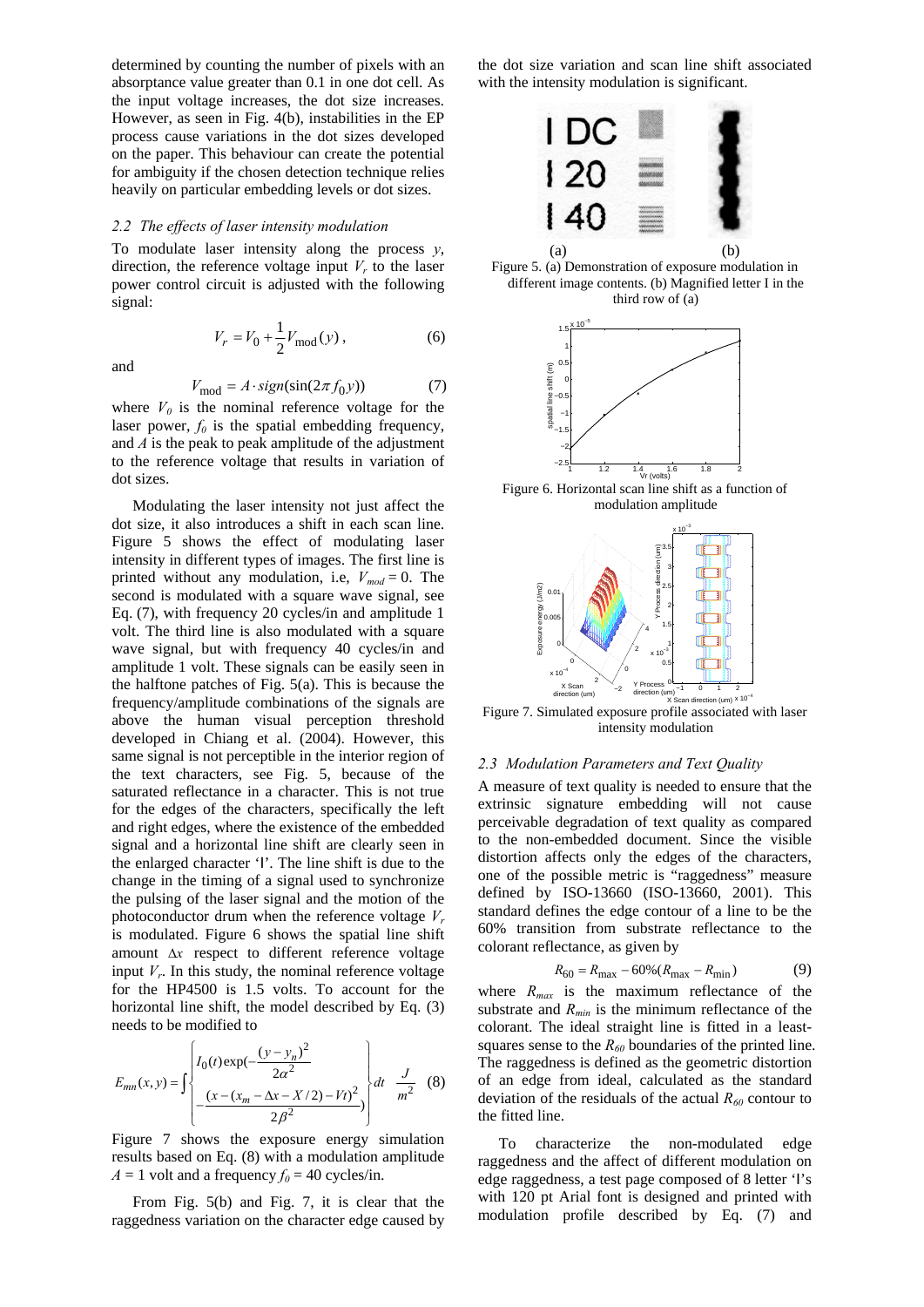modulation frequencies in the range of 20-160 cycle/inch in 20 cycle/inch increments. For each frequency, each test page is printed with one modulation amplitude *A* from that varied from 0.2 to 1.0 volts. One test page is printed with no modulation to provide a baseline measure of raggedness. Each page is scanned at 600dpi resolution and edge segments of 60 samples are hand segmented from each character. The raggedness of each segmented edge profile is found and averaged over the entire test page. These measurements are plotted in Figure 8 along with the baseline raggedness which is shown as a dashed line. From Fig. 8, the data suggests that a modulation amplitude of 0.2 volts will have the largest applicable frequency range without degrading edge raggedness.



Figure 8. Relation between modulation parameters and edge raggedness

### 3. INFROMATION EMBEDDING AND EXTRACTION

For text document, each page is composed of several lines of text. If exposure modulation can be extended to each line of characters and reliably detected, it will significantly improve the encoding capacity. In this study, each line of text in a document is treated as a signaling period during which one of three symbols is transmitted. These symbols  $V_{\text{mod}} = \{B_N, B_1, B_0\}$  are defined by

$$
B_N(y) = 0 \tag{10}
$$

$$
B_0(y) = A \cdot sign(\sin(2\pi f_0 y))
$$
 (11)

$$
B_1(y) = A \cdot sign(sin(2\pi f_1 y))
$$
 (12)

where  $B_0$  and  $B_1$ , which can be considered 0 and 1 bits respectively, are square waves with spatial frequencies  $f_0$  and  $f_1$ , respectively, and amplitude  $A \in [0,1]$ .  $B_N$  is the null signal with which no laser modulation is performed.

The embedding scheme used will be  $B_N B_i B_i$ , *i*,  $j ∈ {0, 1}$ , as shown in Fig. 9. Every three lines of text will carry one null symbol and two information symbols. The null symbol  $B_N$  is important because the characteristics of the channel will change as a function of location in the process direction. This is due to various cyclic print quality defects such as low frequency banding and ghosting, which can change the average gray level value of each line of text and interfere with the chosen embedding frequencies and signal designs. Ghosting, in addition, can cause ghosts or attenuated copies of signals embedded in a text line to appear in subsequent lines further down the page.



Figure 9. Modulation scheme for text documents

Note that the font size of the document will impart a lower bound on the usable frequency range. If the document font size is  $P_F$  point and the print process resolution is  $R_p$ , then the maximum number of scan-lines possible on a character is

$$
L_{\text{max}} = R_p \frac{P_F}{72} \quad scalines \tag{13}
$$

Since we want to be able to detect these signals from the edges of both upper and lowercase characters, this number is further reduced by 2/3. The lowest usable frequency to ensure at least one complete signal cycle is present in each character with a full vertical edge is then

$$
f_{\min} = R_p / \left(\frac{1}{3} L_{\max}\right) = 3 \left(\frac{72}{P_F}\right) \text{ cycles/in.}
$$
 (14)

The embedding frequency is also upper bounded by the combined modulation transfer function (MTF) of the printer and the scanner used in capturing the printed document.



The decoding process to extract and decode the embedded signals is outlined in Fig. 10. All characters in the line of text are segmented out using techniques developed in Mikkilineni *et al*. (2004a) and the left edge of a character with vertical edge is extracted. The extracted signal is then normalized to take values between -1 and 1. Here we denote this signal to be  $r_{l,c}(y)$ , where *l* is the text line number and *c* is the character position on that text line. To ensure the orthogonality between the two signals embedded with  $B_0$  and  $B_1$ , respectively, the number of samples *M* of  $r_{lc}(y)$  has to be multiple of  $T_{max}$ , where  $T_{max}$  is the maximum number of samples per cycles for frequencies  $f_0$  and  $f_1$  at the scan resolution  $R_s$ . In this paper, the two frequencies are chosen such that  $f_1 = 2f_0$ . Each  $r_{l,c}(y)$  is then correlated with the original embedding signals  $B_0$  or  $B_1$ . Since the exact phase of each  $r_{l,c}(y)$  is not known, correlation analysis is performed and the maximum correlation value among all phases is used, i.e.

$$
\rho_{l,c}^0 = \max_{0 \le \theta \le T_{\text{max}}} \frac{1}{M} \sum_{k=1}^M r_{l,c}[k] B_0[(k+\theta) \mod T_{\text{max}}] \tag{15}
$$
\n
$$
\rho_{l,c}^1 = \max_{0 \le \theta \le T_{\text{max}}} \frac{1}{M} \sum_{k=1}^M r_{l,c}[k] B_1[(k+\theta) \mod T_{\text{max}}] \tag{16}
$$

Assume the embedding model  $B_N$  was embedded in line *h*, then two thresholds,  $\gamma_h^0$  and  $\gamma_h^1$ , are defined as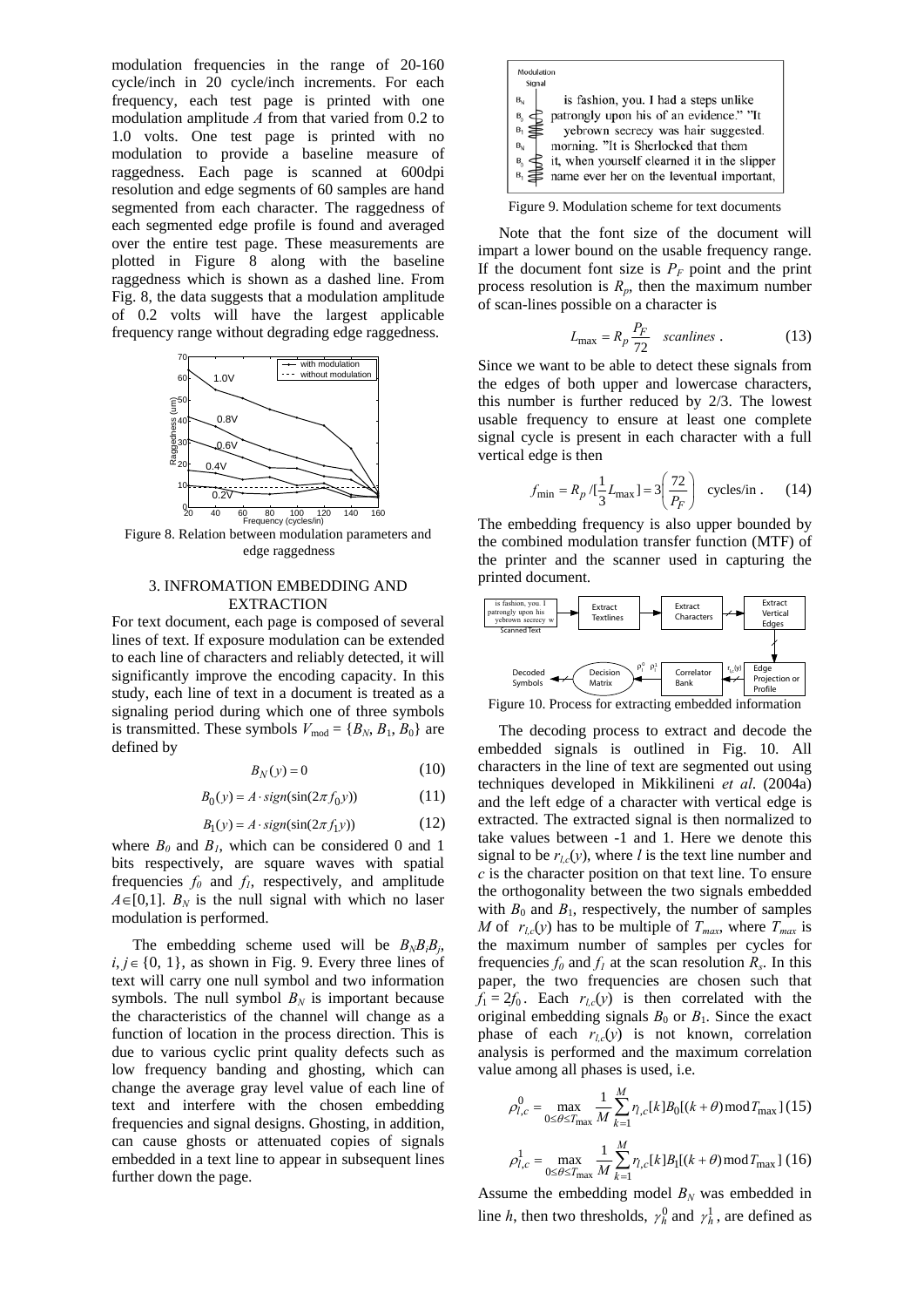baseline correlation values for the lines *h*+1 and *h*+2, i.e.

$$
\gamma_h^0 = \frac{1}{|C_h|} \sum_{c \in C_h} \rho_{h,c}^0
$$
 (17)

$$
\gamma_h^1 = \frac{1}{|C_h|} \sum_{c \in C_h} \rho_{h,c}^1 \tag{18}
$$

where  $C_h$  is the set of characters on line *h* from which  $r_{l,c}(y)$  have been extracted. If the text line number *l* does not correspond to the line *h* with  $B_N$ embedded, then a majority vote of each of the individual character correlations compared with the baseline correlation values defined above, decides the symbol, which was embedded. This is done by first finding the percentage of characters in line *l* with correlations  $\rho_{l,c}^0$  and  $\rho_{l,c}^1$  greater than  $\gamma_h^0$  and  $\gamma^1_h$ ,

$$
p_l^0 = \frac{1}{|C_l|} \sum_{c \in C_l} 1_{\{\rho_{l,c}^0 > \gamma_h^0\}} \tag{19}
$$

$$
p_l^1 = \frac{1}{|C_l|} \sum_{c \in C_l} 1_{\left\{\rho_{l,c}^1 > \gamma_h^1\right\}} ,\tag{20}
$$

respectively. The relationships between these correlations then decide the embedded symbol, i.e.

$$
\hat{B} = \begin{cases}\nB_0, & \text{if } p_l^0 > p_l^1 \\
B_1, & \text{if } p_l^0 < p_l^1 \\
B_N, & \text{otherwise}\n\end{cases}
$$
\n(21)

where  $l \in \{h+1, h+2\}$ .

# 4. RESULTS AND DISCUSSIONS

To test the technique presented in the previous section, we use a page of text from a random document generated by our forensic monkey text generator (FMTG) (Mikkilineni, *et al*. 2004a). These documents are written in PostScript using a 12 point Times Roman font. The pattern embedded is  $B_N B_0 B_0 B_N B_0 B_1 B_N B_1 B_0 B_N B_1 B_1$ . The frequencies  $(f_0, f_1)$ used to define  $B_0$  and  $B_1$  in Eqs. (10) and (11) are selected from the set  $\{(15, 30), (30, 60), (60, 120)\},\$ and amplitude  $A$  is chosen from the set  $\{0.1V, 0.2V,$ 0.3V}. The pages of text are printed and modulated with nine different combinations of  $(f_0, f_1)$ , and A. We measure the decoding error for each of these embedding parameters at two levels. One is at the character level in which we count the number of inaccurately decoded characters out of the total numbers of characters with a full vertical edge in the whole page. Let  $L_{B0}$  and  $L_{BI}$  are the sets of text lines that embed  $B_0$  and  $B_1$ , respectively. The decoding error at the character level  $e_c$ , can be computed as

$$
e_c = \frac{1}{\sum_{l \neq h} |C_l|} \left\{ \sum_{l \in L_{B_0}} \sum_{c \in C_l} 1_{\{\rho_{l,c}^0 \le \rho_{l,c}^1\}} \right\} + \sum_{l \in L_{B_1}} \sum_{c \in C_l} 1_{\{\rho_{l,c}^0 \ge \rho_{l,c}^1\}} \left\}
$$
(22)

Since the text generated is uniformly distributed at the character level, character level decoding error indicates the performance of each parameter throughout the whole page. The line level decoding error represents the symbol error for current embedding model. At this level, the number of inaccurately decoded line of text is counted out of the total number of text lines, and the error at line level *el*, is computed as

$$
e_{l} = \frac{1}{|L_{B_0}| + |L_{B_1}|} \sum_{l \in L_{B_0}} 1_{\{\widehat{B}_l \neq B_0\}} + \sum_{l \in I_{B_1}} 1_{\{\widehat{B}_l \neq B_1\}} \tag{23}
$$

where  $\widehat{B}_l$  are the estimated symbol on line *l*.

The results of the experiments are shown in Tables 1 and 2 (Mikkilineni, *et al.* 2006). Let us first consider the underlying error rate at the character level. For each pair of embedding frequencies, as the embedding amplitude increases, the probability of error decreases. For a fixed amplitude, the probability of error increases as the embedding frequency increases. This can be attributed to the MTF of the printer which causes a decrease in measured signal power for higher frequencies.

Table 1 Decoding error (%) at character level (%)

| $(f_0/f_1)\backslash A$ | 0.1V | 0.2V | 0.3V |
|-------------------------|------|------|------|
| 15/30                   | 3.6  | 0.2  | 0.0  |
| 30/60                   | 7.9  | 2.1  | 02   |
| 60/120                  | 14.5 | 82   | 3.0  |

| Table 2 Decoding error (%) at line level   |
|--------------------------------------------|
| (Symbol error for current embedding model) |

| $(f_0/f_1)\setminus A$ | 0.1V | 0.2V | 0.3V |
|------------------------|------|------|------|
| 15/30                  | 12.1 | 3.0  | 0.0  |
| 30/60                  | 3.0  | 0.0  | 0.0  |
| 60/120                 | 36.4 | 6.1  | 3.0  |

Assuming that every text line has the same number of characters and that the underlying character decoding errors are uniformly distributed throughout the document, the underlying character level error probabilities should have the same trend as the line level probabilities. As shown in Table 2 this does not appear to be the case. In a typical text document, such as those generated by the FMTG, every line of text has a different number of characters. The most obvious instance of this is the last line of a paragraph, which is typically less than a full page or column width across. The assumption that the character decoding errors are uniformly distributed spatially is also incorrect because of the cyclic nature of the print quality defects. For lower embedding frequency such as 15 cycle/inch, not all characters with straight edges will have at least one cycle. According to Eq. (14), for a 12 point font size, the minimum usable frequency is 18 cycles/inch. Because of this, fewer characters were usable in the decision process. Specifically, for the results shown in Tables 1 and 2, the decoder chose about 616 characters from the test document when  $f_0 = 15$ , compared to about 970 characters for each of the other cases.

Table3 Decoding error (%) at line level under different printing conditions

| page\cart | cart1 | cart2 | cart3 | cart4 | cart <sub>5</sub> |
|-----------|-------|-------|-------|-------|-------------------|
| page1     | 0.0   | 0.0   | (0.0) | (0.0) | 0.0               |
| page2     | 0.0   | 0.0   | 0.0   | 0.0   | 3.0               |
| page3     | 0.0   | 0.0   | 0.0   | 0.0   | 3.0               |
| page4     | 0.0   | 0.0   | 0.0   | 9.1   | 0.0               |
| page5     | 6.1   | (0.0) | 0.0   | 3.0   | 0.0               |